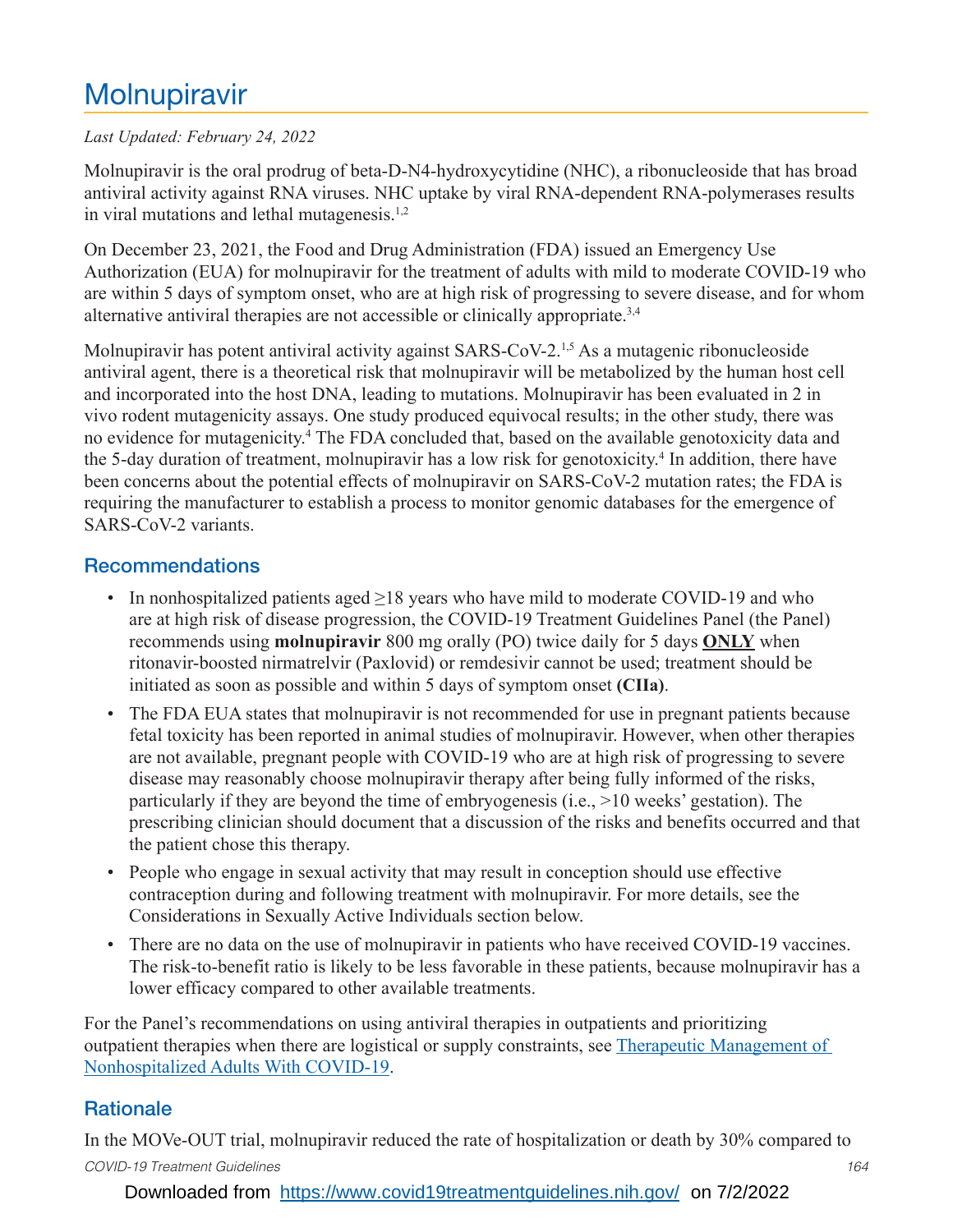placebo.4 Even though the different treatment options have not been directly compared in clinical trials, the Panel recommends using molnupiravir only when ritonavir-boosted nirmatrelvir and remdesivir are not available or cannot be given, because molnupiravir has lower efficacy than the other options. For more information, see Therapeutic Management of Nonhospitalized Adults With COVID-19.

Molnupiravir is expected to be active against the B.1.1.529 (Omicron) variant of concern, although in vitro and in vivo data are currently limited.<sup>6</sup>

# Additional Considerations

- Patients should complete the 5-day treatment course of molnupiravir. It is unknown whether a shorter course is less effective or associated with the emergence of molnupiravir-resistant mutations.
- If a patient requires hospitalization after starting treatment, the full treatment course of molnupiravir can be completed at the health care provider's discretion.
- Molnupiravir may be used in patients who are hospitalized for a diagnosis other than COVID-19, provided they have mild to moderate COVID-19 and are at high risk of progressing to severe disease.
- There are no data on using combination antiviral therapies or combinations of antiviral agents and anti-SARS-CoV-2 monoclonal antibodies for the treatment of nonhospitalized patients with COVID-19. Clinical trials are needed to determine whether combination therapy has a role in the treatment of SARS-CoV-2 infection.
- Severely immunocompromised patients can experience prolonged periods of SARS-CoV-2 replication, which may lead to rapid viral evolution. There are theoretical concerns that using a single antiviral agent in these patients may produce antiviral-resistant viruses. Additional studies are needed to assess this risk. The role of combination antiviral therapy in treating severely immunocompromised patients is not yet known.

# Considerations in Sexually Active Individuals

Clinicians should assess a patient's pregnancy status before initiating molnupiravir, if clinically indicated.

Patients of childbearing potential should be counseled about abstaining from sex or using reliable contraception for the duration of therapy and for up to 4 days after receiving molnupiravir. Reproductive toxicity has been reported in animal studies of molnupiravir, and molnupiravir may be mutagenic during pregnancy.

The FDA EUA states that men of reproductive potential who are sexually active with individuals of childbearing potential should be counseled to abstain from sex or use a reliable method of contraception for the duration of treatment **and for at least 3 months after the last dose of molnupiravir**.

# Considerations in Pregnancy

The FDA EUA states that molnupiravir is not recommended for use in pregnant patients because fetal toxicity has been reported in animal studies of molnupiravir. However, when other therapies are not available, pregnant people with COVID-19 who are at high risk of progressing to severe disease may reasonably choose molnupiravir therapy after being fully informed of the risks, particularly if they are beyond the time of embryogenesis (i.e., >10 weeks' gestation). The prescribing clinician should document that a discussion of the risks and benefits occurred, and that the patient chose this therapy. The patient should also be informed about the pregnancy surveillance program and offered the opportunity to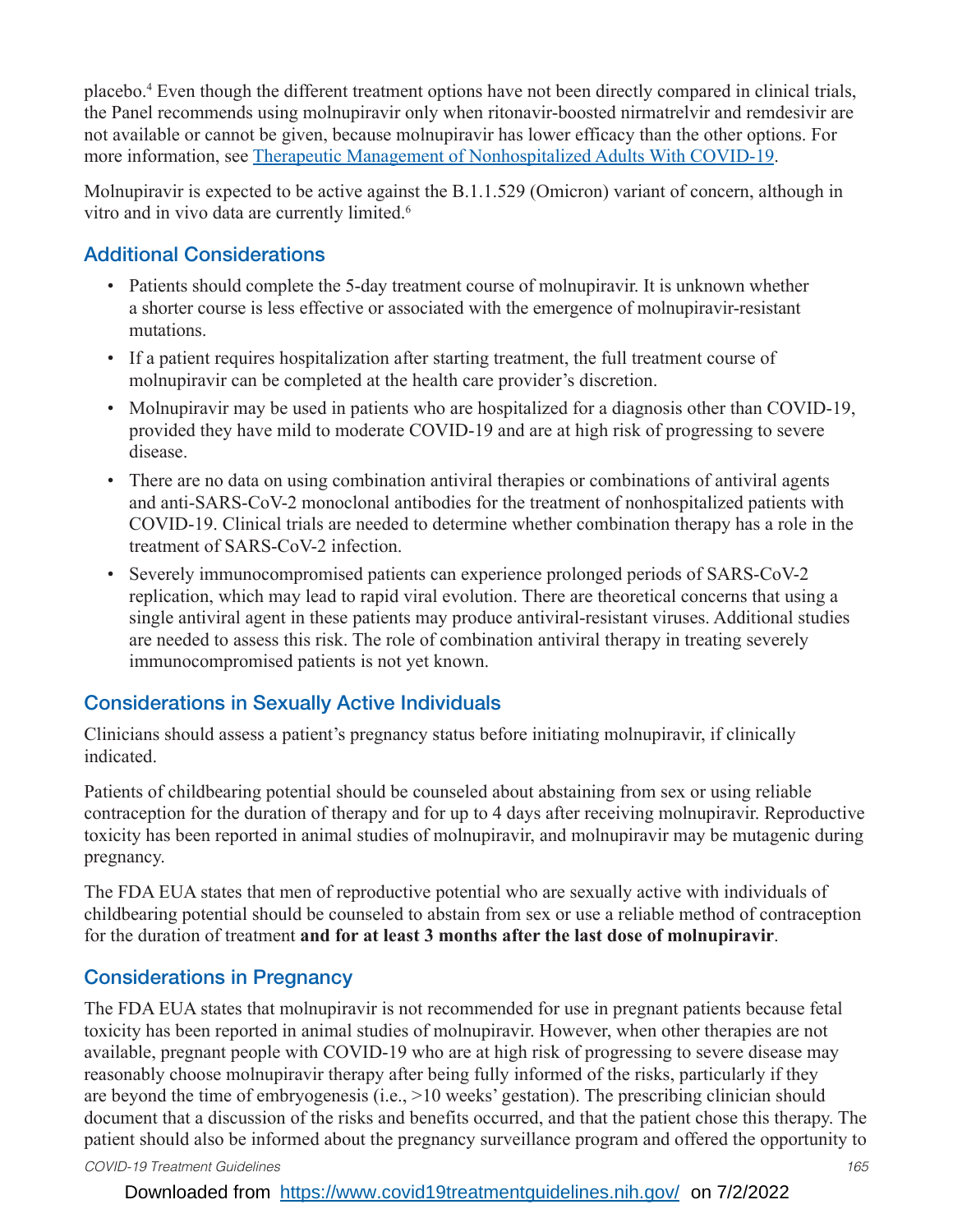participate.

There is currently a lack of data on the use of molnupiravir in lactating people, and molnupiravir may cause adverse effects in infants who are exposed to the drug through breastfeeding. Because of this, the FDA EUA states that lactating people should not breastfeed their infants during treatment with molnupiravir and for 4 days after the final dose. Pumping and discarding breast milk to maintain supply during this time is recommended.

## Considerations in Children

The MOVe-OUT trial excluded participants aged <18 years. There are no data available on the use of molnupiravir in children aged <18 years. Molnupiravir is not authorized for use in children aged <18 years due to potential effects on bone and cartilage growth.

# Monitoring, Adverse Effects, and Drug Interactions

The most common adverse effects of molnupiravir are diarrhea, nausea, and dizziness. Based on in vitro studies, neither molnupiravir nor its active metabolite NHC are inhibitors or inducers of major drugmetabolizing enzymes or inhibitors of major drug transporters. According to the EUA, no drug-drug interactions have been identified for molnupiravir.

### Clinical Trial Data

MOVe-OUT was a multinational, Phase 3 trial that evaluated the use of molnupiravir in nonhospitalized adults with mild to moderate COVID-19 who were at high risk of progressing to severe COVID-19. The participants were not pregnant, had not been vaccinated against COVID-19, and were enrolled within 5 days of symptom onset. They were randomized to receive molnupiravir 800 mg PO every 12 hours for 5 days or placebo.7 The primary composite outcome was all-cause hospitalizations (defined as hospital stays that lasted >24 hours) and deaths by Day 29.

The final analysis included 1,433 participants; the median age was 43 years (with 17% aged >60 years). Forty-nine percent of the participants were men, 57% were White, 50% were Hispanic/Latinx, and 5% were Black or African American. Among the participants, 74% had a body mass index ≥30 and 16% had diabetes. The time from COVID-19 symptom onset to randomization was ≤3 days in 48% of participants.

By Day 29, hospitalizations or deaths had occurred in 48 of 709 participants (6.8%) in the molnupiravir arm and in 68 of 699 participants (9.7%) in the placebo arm (30% relative risk reduction; -3.0% adjusted difference; 95% CI, -5.9% to -0.1%;  $P = 0.0218$ ).<sup>4</sup> There was 1 death in the molnupiravir arm and 9 deaths in the placebo arm. There were no significant differences between the arms in the proportion of participants who experienced adverse events or serious adverse events.

# **References**

- 1. Zhou S, Hill CS, Sarkar S, et al. Beta-d-N4-hydroxycytidine inhibits SARS-CoV-2 through lethal mutagenesis but is also mutagenic to mammalian cells. *J Infect Dis*. 2021;224(3):415-419. Available at: https://www.ncbi.nlm.nih.gov/pubmed/33961695.
- 2. Kabinger F, Stiller C, Schmitzova J, et al. Mechanism of molnupiravir-induced SARS-CoV-2 mutagenesis. *Nat Struct Mol Biol*. 2021;28(9):740-746. Available at: https://www.ncbi.nlm.nih.gov/pubmed/34381216.
- 3. Centers for Disease Control and Prevention. COVID-19: people with certain medical conditions. 2021. Available at: [https://www.cdc.gov/coronavirus/2019-ncov/need-extra-precautions/people-with-medical](https://www.cdc.gov/coronavirus/2019-ncov/need-extra-precautions/people-with-medical-conditions.html)[conditions.html.](https://www.cdc.gov/coronavirus/2019-ncov/need-extra-precautions/people-with-medical-conditions.html) Accessed December 27, 2021.

Downloaded from <https://www.covid19treatmentguidelines.nih.gov/> on 7/2/2022